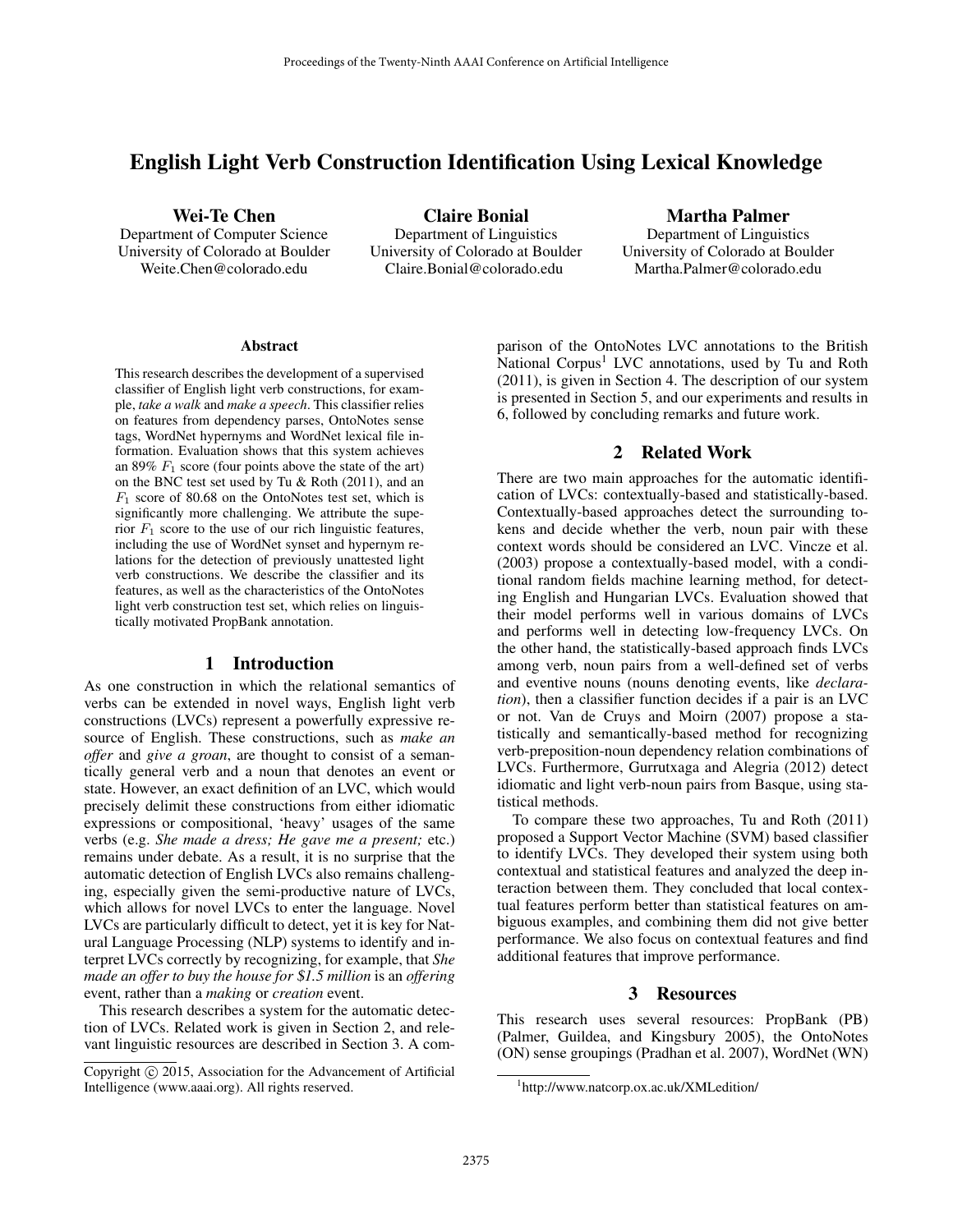(Fellbaum, Grabowski, and Landes 1998) and the British National Corpus (BNC).

#### 3.1 PropBank

The primary goal of PB was the development of an annotated corpus to be used as training data for supervised machine learning systems. The first PB release consists of 1M words of the Wall Street Journal portion of the Penn Treebank II (Marcus, Santorini, and Marcinkiewicz 1994), annotated with predicate-argument structures for verbs, using semantic role labels for each verb argument. Although the semantic role labels are purposely chosen to be quite generic and theory neutral, Arg0, Arg1, etc., they are still intended to consistently annotate the same semantic role across syntactic variations (Arg0 and Arg1 do consistently correspond to Dowty's (1991) concepts of Proto-Agent and Proto-Patient respectively). For example, the Arg1 or Patient in *John broke the window* is the same window that is annotated as the Arg1 in *The window broke*, even though it is the syntactic subject in one sentence and the syntactic object in the other. Thus, the main goal of PB is to supply consistent, simple, general purpose labeling of semantic roles for a large quantity of coherent text to support the training of automatic semantic role labelers, as the Penn Treebank has supported the training of statistical syntactic parsers.

PB provides a lexical entry for each broad meaning of every annotated verb, including the possible arguments of the predicate and their labels (its 'roleset') and all possible syntactic realizations.<sup>2</sup> This lexical resource is used as a set of verb-specific guidelines for annotation. In addition to numbered roles, PB defines several more general (ArgM, 'Argument Modifier') roles that can apply to any verb, such as LOCation, TeMPoral, and DIRection, etc.

In the past, PB annotation had been restricted to verb relations, but recent work has extended coverage to noun relations and complex relations like LVCs. In current practices, annotators identify light verbs and the main noun predicate in an initial verb pass of annotation. In a second pass, annotation is completed for the full span of the complex predicate, using the roleset of the noun. Consider the example, *Yesterday*-ARGM-TEMPORAL*, John*-ARG0 *made*-REL *an offer*-REL *[to buy the house]*-ARG1 *[for* \$*350,000]*-ARG2, which uses the *offer* roleset:

Arg0: entity offering Arg1: commodity, thing offered Arg2: price Arg3: benefactive or entity offered to

PB ensures that the complete argument structure of the complex predicate receives annotation, regardless of whether the argument is within the domain of locality of the noun or verb, and ensures that the roles assigned reflect the event semantics of the noun.

| <b>Name</b>        | Nouns denoting           |
|--------------------|--------------------------|
| noun.act           | acts or actions          |
| noun.cognition     | cognitive process        |
| noun.communication | communicative process    |
| noun.event         | natural events           |
| noun.feeling       | feelings and emotions    |
| noun.location      | spatial position         |
| noun.motive        | goals                    |
| noun.phenomenon    | natural phenomena        |
| noun.possession    | possession and transfer  |
| noun.process       | natural processes        |
| noun.relation      | relations between things |
| noun.state         | stable states of affairs |

Table 1: WordNet lexical file information types of interest for eventive and stative nouns

#### 3.2 WordNet

WN is a large electronic database of English words, $3$  which was in part inspired by work in psycholinguistics investigating how and what type of information is stored in the human mental lexicon (Miller 1995). WN is divided firstly into syntactic categories: nouns, verbs, adjectives and adverbs, and secondly by semantic relations. The semantic relations that organize WN are: synonymy (given in the form of 'synsets'), antonymy, hyponymy (e.g. a Maple is a tree; therefore, *tree* is a hypernym of *Maple*), and meronymy (part-whole relations). These relations make up a complex network of associations that is both useful for computational linguistics and NLP, and also informative in situating a word's meaning with respect to others.

Of particular interest for this research are the synsets, the hyponymic relations of nouns in WN, and the noun's 'type,' as indicated by the lexical file information. For each noun in WN, lexicographers have coded the noun with one primary superordinate, or lexical file, given forty-five numbered options. In our research, nouns that can possibly denote events or states are the focus, because it is these nouns that can theoretically combine with a light verb to form an LVC. The type designations that may denote eventive and stative nouns are listed in Table 1. The use of synset, hyponym and lexical file information (or noun 'type,') is described in Section 5.2.

#### 3.3 OntoNotes

The ON corpus integrates several layers of different annotation types in a single corpus, making it ideal training data for semantic analysis (Pradhan et al. 2007). The five layers of annotation include: 1) the syntactic parse from the Penn Treebank, 2) proposition structure from PB, 3) coarsegrained word senses from the ON sense grouping inventory, 4) named entity types, and 5) anaphoric coreference. The latest release, ON 4.99 (Weischedel et al. 2011), contains 2.6 million English words. In this research, the PB and word sense layers are of primary interest, the latter is described next.

<sup>&</sup>lt;sup>2</sup>The PB lexicon of rolesets can be found here: http://verbs.colorado.edu/propbank/framesets-english/

<sup>3</sup> http://wordnet.princeton.edu/wordnet/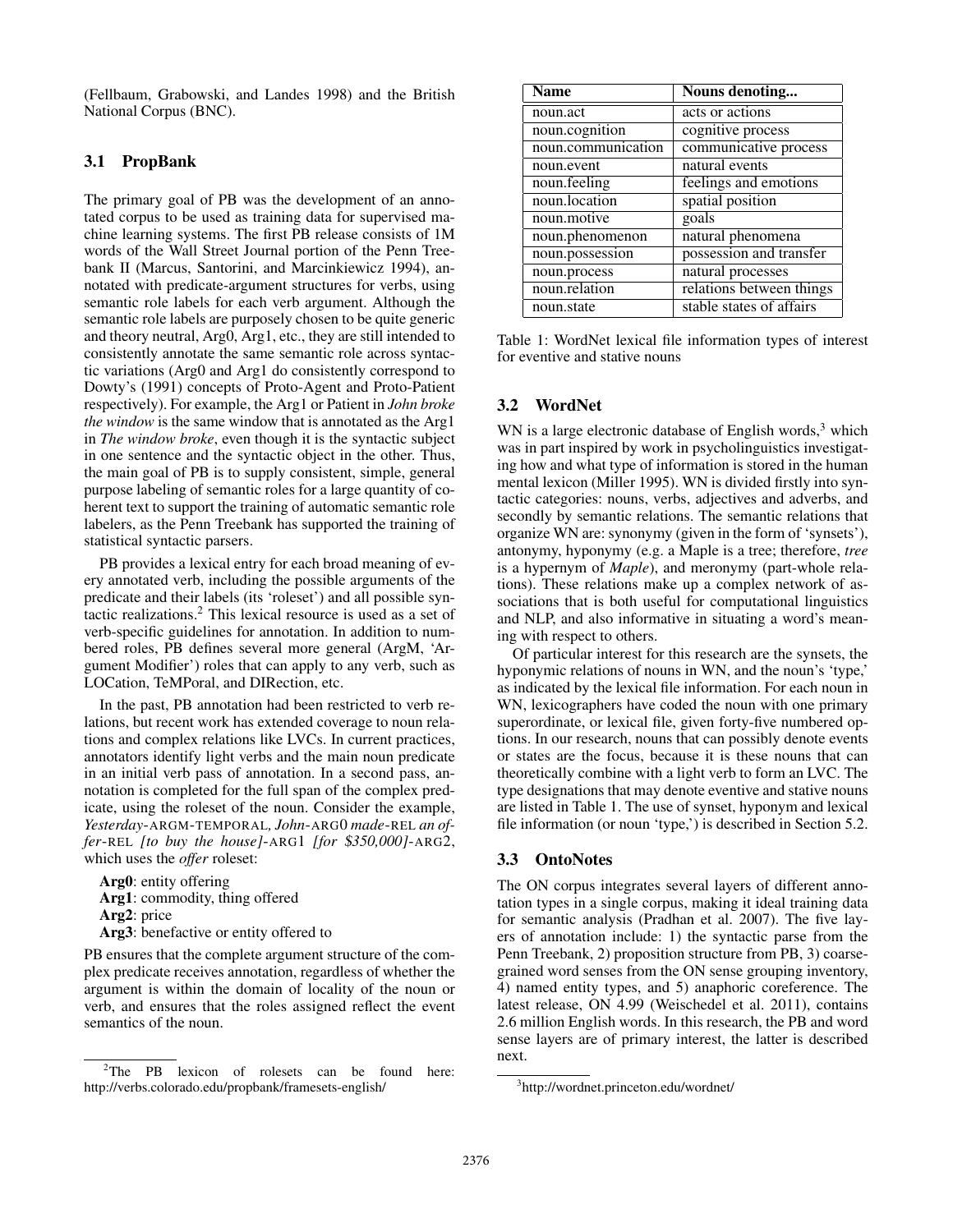The ON sense groupings can be thought of as a more coarse-grained view of WN senses because these sense groupings were based on WN senses, which were successively merged into more coarse-grained senses, based on the results of inter-annotator agreement (Duffield et al. 2007). Essentially, where two annotators were consistently able to distinguish between two senses, the distinction was kept. Where annotators were not able to consistently distinguish between two senses, the senses were reorganized and tagged again. It was found that sense distinctions with this level of granularity can be detected automatically at 87-89% accuracy, making them effective for NLP applications (Dligach and Palmer 2011). This sense inventory was used to annotate ON verbs and nouns with more than three WN senses. Unfortunately, the sense tagging is not complete for all of the ON corpus: there are about one million verbs and nouns in ON 4.99, but only 288,217 of these have sense tags (although many are surely monosemous), including 120,400 nouns with sense tags. Each ON sense also lists which WN senses it includes, providing a mapping between ON annotations and WN senses.

# 4 Comparison of Light Verb Construction **Resources**

The existing state of the art system for LVC recognition is arguably that of Tu and Roth (2011), who achieve 86.3% accuracy. To best compare our work to the state of the art, a detailed comparison was made of the resources used by Tu and Roth and the PB LVC data set used in the present work. Tu and Roth construct a dataset of 2,162 English sentences with LVCs drawn from the British National Corpus (BNC). Their approach in constructing this data set differs from that of PB in several ways, and therefore results in resources containing some overlapping and some distinct constructions. Firstly, the authors restrict their annotations to LVCs involving the six most frequent light verbs: *do, get, give, have, make, take*. In the PB annotation process, it is possible for annotators to mark any verb as a light verb, resulting in a corpus that contains seven LVC types with verbs not included in the Tu and Roth data, such as textitbring charges against... and *conduct repairs*. Secondly, Tu and Roth filter their data set by including only LVCs with nouns that are zero-derived nominals (e.g. *offer*), or derivationally related to a verb (e.g. *destruction*). The PB corpus includes an additional 25 LVC types (not found in the Tu and Roth data), which involve nouns that have no etymologically related verb counterpart, such as *take a trip*. Although the PB procedure allows for more variety, this has not resulted in a broader data set with more unique LVC types overall. The comparison shows that there are 115 LVC types that appear in both data sets, 245 LVC types that appear only in the BNC, and 218 LVC types that appear only in ON.

Although the majority of these different types simply arise from the differing sources and genres, there are notably more instances of LVCs involving *get* and *give* in the BNC data set. PB has previously treated many of these usages as 'semilight,' and opted to annotate both the argument structure of the verb and that of the noun in distinct annotation passes

|                   |                 | have  | do    | make  | take  |
|-------------------|-----------------|-------|-------|-------|-------|
|                   | $^{\mathrm{+}}$ | 22.1  | 128   | 996   | 317   |
| <b>Token Freq</b> | -               | 1,781 | 405   | 671   | 766   |
|                   | ┿               | 62    | 55    | 187   | 46    |
| <b>Type Freq</b>  |                 | 521   | 155   | 249   | 274   |
| Overlap           |                 | 47    | 21    | 98    | 27    |
| Portion           |                 | 75.8% | 38.2% | 52.4% | 58.7% |

Table 2: Token and type frequency of positive LVC and non-LVC examples, and the number of overlapping *verb+noun* types that can be either positive or negative examples in ON.

instead of marking these as LVCs. As a result, the BNC data set includes 83 additional types with *get* and *give*. The PB practice has led to some inconsistencies; for example, *give a speech (to the audience)* has been treated as semi-light (since the audience can be seen as either the Recipient of the *give* event or the *speaking* event), while *make a speech* has been treated as an LVC (since there is no similar overlap in the noun and verb relations' roles). To remedy such inconsistencies, PB will be loosening the annotation requirements and including such semi-light usages in the LVC annotations. Table 2 gives an overview of the number of positive LVC types and tokens, and the number of non-LVC tokens and non-LVC *verb+noun* types involving several common light verbs in the ON corpus. The 'overlap' portion indicates the number and percentage of nouns that appear in both positive and negative examples. Notably, this overlap is highest for *have*, indicating that it involves a high number of surface-identical LVC and non-LVC usages.

In summary, the two LVC lexical resources differ in ways that likely provide an advantage for the Tu and Roth system: the BNC data has less variety in the types of nouns that can be involved in LVCs, and it embraces a more general definition of LVCs since it has not distinguished light and semi-light usages.

## 5 Light Verb Construction Recognition

Our LVC identifier determines what combinations of potential light verbs and eventive nouns should be labeled as LVCs. For a given dependency tree  $T$ , the system first checks if T meets certain criteria in order to decide if T should be put into the candidate set (these criteria are described in Section 5.1). Next, the light (or 'Support') verb  $V<sub>S</sub>$  and eventive noun  $N<sub>E</sub>$  pair is submitted to an LVC binary classifier, which labels the  $V_S$ - $N_E$  pair as an LVC or not an LVC. This supervised classifier is trained with the LibLinear (Fan et al. 2008) algorithm.

## 5.1 Candidate Identification

The first step for LVC recognition is to select the candidate dependency trees for the training of the classifier. Here, the PB layer of the ON 4.99 corpus is used as a starting point. For this research, we chose to exploit LVCs that are composed of a limited set of the six most frequent light verbs in the data, since these cover 99.26% of the  $V_S-N_E$  pairs. In the future, we plan to expand our verb set.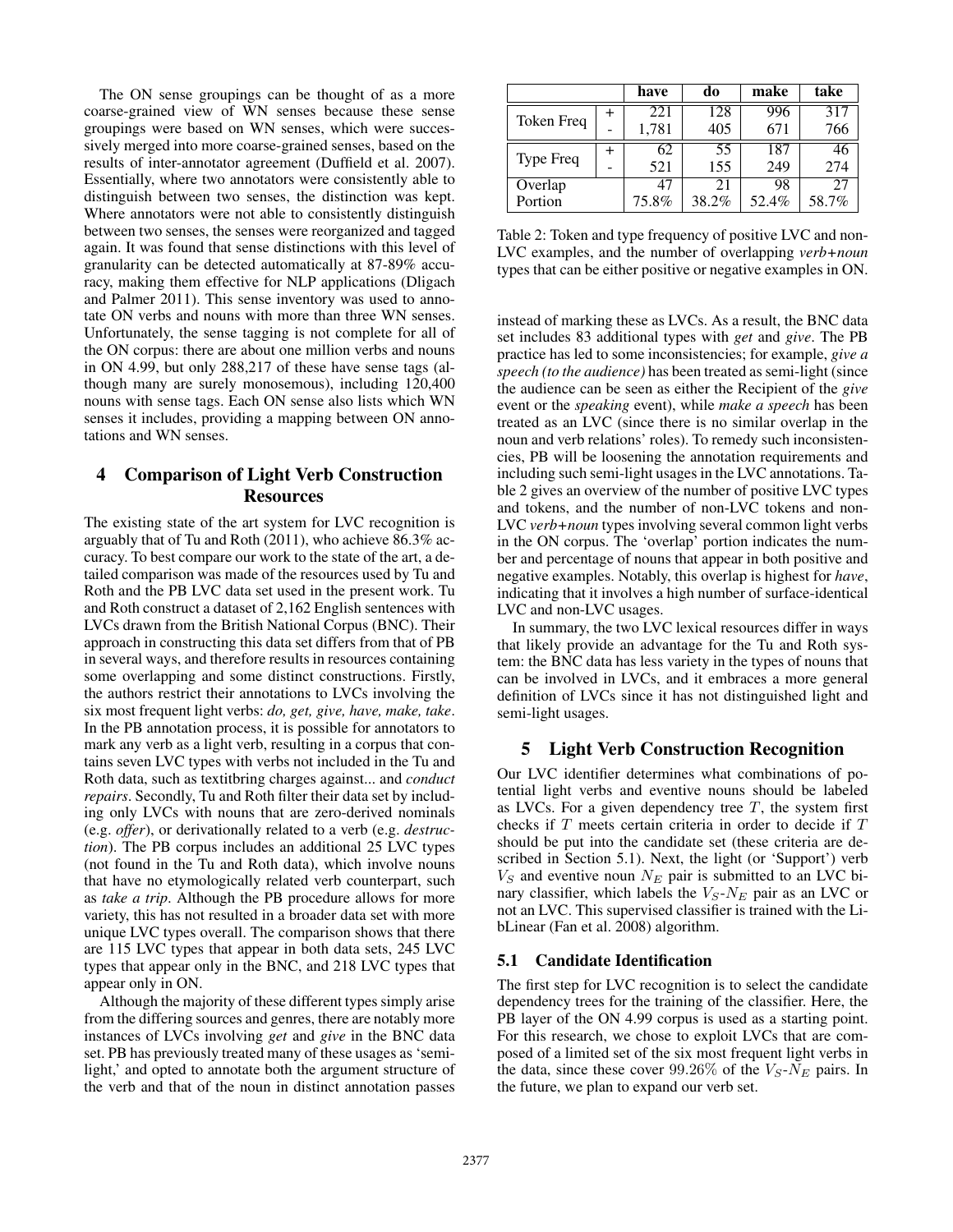| <b>Relation Type</b>    | <b>Numbers</b> | <b>Portion</b> |
|-------------------------|----------------|----------------|
| <b>I.</b> Direct Chlid  | 1,546          | 87.44%         |
| II. Quantity            | 16             | 0.90%          |
| III. Head of the clause | 178            | 10.07%         |
| <b>Sub-Total</b>        | 1,740          | 98.42%         |
| <b>Other Type</b>       | 28             | $1.58\%$       |
| <b>Total</b>            | 1,768          | $100.00\%$     |

Table 3: Distribution of Dependency Relation Type of LVCs in ON 4.99 data

The second step is to select the eventive nouns on which to focus. Our starting point for this process was to make use of a list of eventive and stative nouns drawn from WN (initial list provided by Christiane Fellbaum, personal communication). To begin, only the dependency trees containing the previously mentioned six light verbs and eventive nouns on the candidate list are selected.

The last step is to extract the dependency relation between the light verb  $V_S$  and eventive noun  $N_E$ . The following three cases are considered:

- (i) The  $N_E$  is the direct child of the  $V_S$ , with the object relation of the  $V_S$  (e.g. *They took a look at the trials and tribulations of Martha Stewart.*)
- (ii) The  $N_E$  follows a quantity or partitive expression, and the quantity is the direct object of the  $V<sub>S</sub>$  (e.g. *We don't take much of a break for the holidays.*)
- (iii) The  $N_E$  is the head word of the clause (e.g. *This is very much a statement that the president was not going to be deterred from making.*)

Only the dependency trees containing the  $V_S$  and  $N_E$  in one of these relation combinations were added the candidate set. By following these steps, we extract 1,739 LVCs of the 1,768 LVC instances in the ON 4.99 data. Thus, we are detecting 98.42% of the LVCs in the gold annotations. Error analysis of the 28 instances that were not detected showed that they were missed either because of long-distance dependences and/or intervening relative clauses, and a few were annotation mistakes. The distribution of the three relation combinations is displayed in Table 3. The most frequent relation type is the direct object relation, which makes up 87.44% of all the LVCs.

#### 5.2 Classifier

In LVC recognition, our classifier assigns a binary label  $(+1/-1)$  to an individual  $V_S-N_E$  pair on the dependency tree. Here, we use the machine learning algorithm called LibLinear, adopting L2-regularized logistic regression. This algorithm uses the following approach: given a set of instancelabel pairs  $(x_i, y_i)$ , where  $x_i \in R^d$ ,  $y_i \in \{1, -1\}$ , it finds a function  $f: x_i \to y_i$  that maximizes the likelihood estimation of the classifier's parameters, which assumes that  $x_i$  was generated by a binomial model that depends on  $y_i$ (McCullagh and Nelder 1989). One advantage of using Lib-Linear over a Support Vector Machine (SVM) is the training and prediction speed. The dimensionality of our features is

| LEMMA: The lemma of $V_S$ , $N_E$ , $V_S^{-1}$ , $V_S^{+1}$ , $N_E^{-1}$ ,    |
|-------------------------------------------------------------------------------|
| $N_{E}^{\pm 1}, V_{S}^{h}, N_{E}^{h}$                                         |
| POS: The part of speech tag of $V_S$ , $N_E$ , $V_S^{-1}$ , $V_S^{+1}$ ,      |
| $N_E^{-1}, N_E^{+1}, V_S^h, N_E^h$                                            |
| DEP: The dependents of $V_S$ , $N_E$ , $V_S^{-1}$ , $V_S^{+1}$ , $N_E^{-1}$ , |
| $N_{E}^{+1}, V_{S}^{p}, N_{E}^{h}$                                            |
| RELPATH: The concatenation of the relation on the de-                         |
| pendency tree path from $V_S$ to $N_E$                                        |
| POSPATH: The concatenation of the POS on the depen-                           |
| dency tree path from $V_S$ to $N_E$                                           |
| DEPSUBCATSET: The subcategorization set that is de-                           |
| rived by collecting all dependency labels of $V_S$ and $N_E$                  |
| VOICE: Active or Passive for the $V_s$                                        |
| DISTANCE: The dependency tree node distance be-                               |
| tween $V_s$ and $N_E$                                                         |

Table 4: Basic Features ( $W^{-1/+1}$  refer to the left word / right word of W, and  $W^h$  refers to the head word of W).

often very high, but the training sample size is small. LibLinear performs only logistic regression without using a kernel. Results show that LibLinear reduces both training and decoding times, while maintaining the accuracy of the prediction.

Several features are used by the classifier, categorized into 3 different types: Basic Features, ON Word Sense Features, and WN Features.

**Basic Features** Basic features include the lexicon, part of speech (POS) tag, and the dependency relation of  $V<sub>S</sub>$  and  $N_E$ . The paths of the dependency relation and POS are included as well. Additionally, the subcategorization frame which concatenates the dependency labels of  $V_S$  and  $N_E$ is adopted. These features are used either individually or jointly (e.g., POS of  $V<sub>S</sub>$  and lemma of  $N<sub>E</sub>$  make another new feature). The basic features are listed in Table 4.

OntoNotes Word Sense Features Word sense plays an important role in recognizing LVCs. For example, consider the following two sentences:

- 1. We are going to take a look at the trials and tribulations of Martha Stewart.
- 2. Barbie gets a makeover to give her a more youthful look.

In sentence (1) above, *take a look* is an LVC, while *give her a more youthful look* in sentence (2) is not. The difference in LVC status is reflected in the two different senses of *look*: the meaning of the first *look* is "act of looking," and the second usage of *look* is closer to the meaning "perceived appearance or feel." Although it is difficult to discover the lexical and dependency differences between these two  $V_S-N_E$  pairs, the word sense gives a useful clue for our classifier to identify the LVC.

In the ON 4.99 corpus, a word sense tag is annotated on the verbs with three or more senses and many nouns. The coarse-grained sense inventory, described in Section 3.3, gives a definition for each word sense. Ideally, for the data to be the most effective for LVC detection, all verbs and nouns would have sense tags. Unfortunately, not all of the subcorpora of the ON corpus are sense tagged. In the first step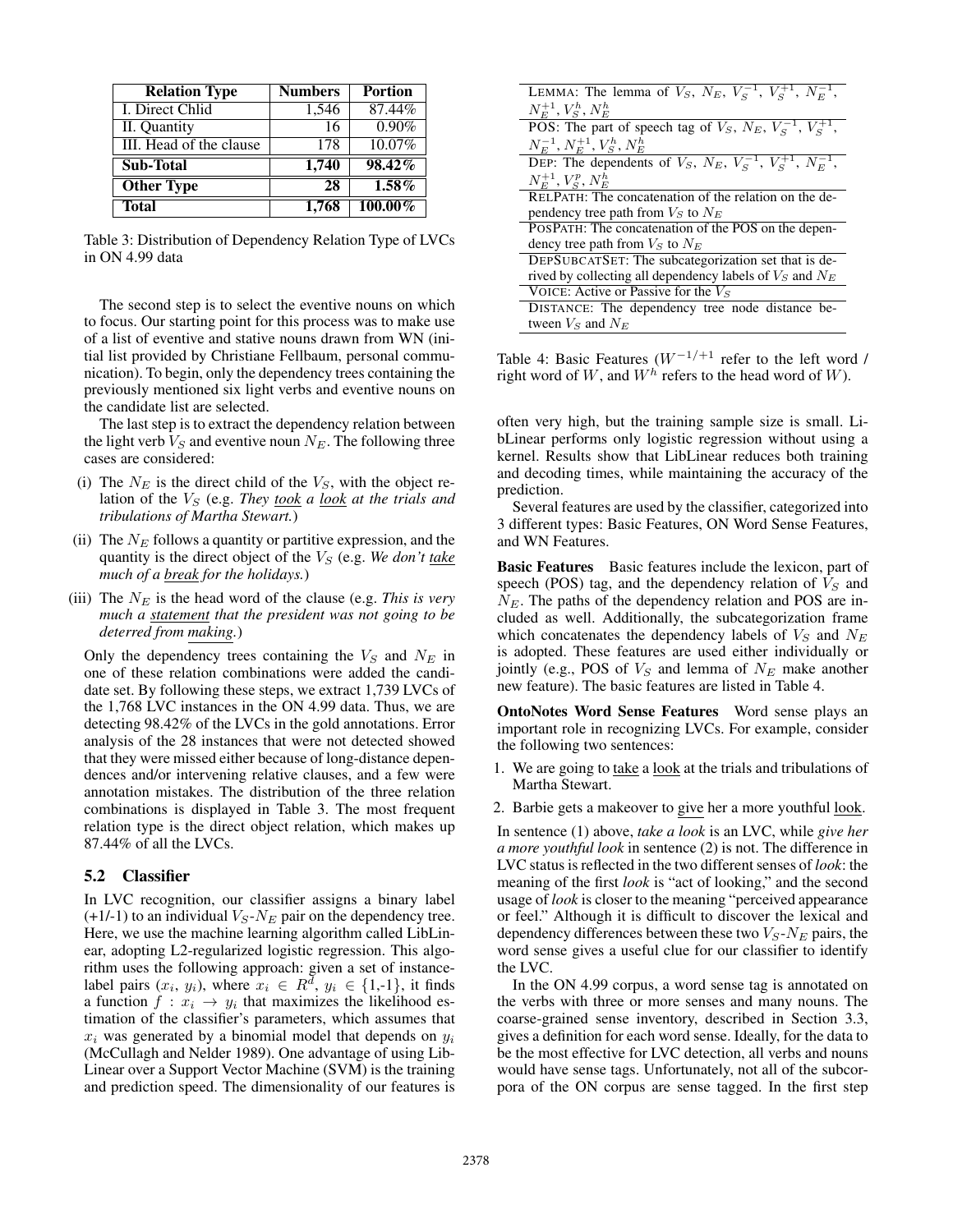of our ON data experiment (in Section 6.2), the verbs and nouns in the automatically generated dependency trees don't contain any of the word sense tags. Hence, a Word Sense Disambiguation (WSD) model is necessary. In Lee (2002), a SVM-based WSD model that integrates the lemma, POS tag, and collocation information from near-by words is proposed. We apply this model to the WSD task with the ON word senses labels and implement our WSD classifier with the LibLinear algorithm with L2-regularization and L1-loss support vector classification. This algorithm uses a linear classifier to maximize the margin, instead of using a kernel. For the target word, we select  $\pm 3$  words as the window size, while we adopt the same feature list that was used in Lee (2002).

We train and test our model on the ON data for out-ofgenre experiments (See Section 6 for the details of the data preparation). Our WSD model reaches a 76.16 Precision, 71.32 Recall, and 73.66  $F_1$  score. Although the overall performance of our WSD model is not ideal, the predicted word sense tag is only used in the automated generated dependency trees as one feature that supports the improvement of our LVC recognition.

WordNet Features WordNet contains rich word sense information and relational information between words. In our model, several pieces of WN information are used as features:

*WordNet Sense*: The fine-grained WN sense inventory provides word sense information for each verb and noun. As mentioned previously, the ON data is annotated with the ON sense inventory tag only. However, the ON sense inventory provides a mapping between each coarser-grained ON sense and the WN senses that it comprises. Thus, the WN sense tag can be extracted via the ON sense tag. Since the WN sense inventory is more fine-grained than the ON sense inventory, one ON sense may map to multiple WN senses. We opted to extract 1) The highest-frequency sense (with the lowest WN sense label number) as the WN Sense feature, and 2) The set of WN senses mapped to the ON sense. These two features are applied to both  $V_S$  and  $N_E$ .

*WordNet Noun Type (Lexical File Information)*: For each of the noun senses in WN, the manually assigned lexical file information is given. These can be thought of as the word's supertype, and in this research, twelve basic types that indicate the noun could be eventive or stative are selected (discussed in Section 3.2). This base type is a more generalized property for each noun, and provides more common patterns for discovering previously unattested LVCs.

*WordNet Hyponymy*: Each word sense in WN contains the hypernym derived by the knowledge structure. The hypernym of the  $N_E$  provides a more generalized feature than the WN sense itself, but more fine-grained information than the base noun type.

## 6 Experiments and Results

For our experiments, we used two target corpora, the BNC LVC data provided by Tu and Roth (2011) and the ON 4.99 data. The BNC data is a balanced data set, including 1,039 positive LVC examples and 1,123 negative examples. We

| Model        |              | Р     | $\bf{R}$ | F1    |
|--------------|--------------|-------|----------|-------|
| TR-C         | $\,{}^+$     | 86.49 | 84.21    | 85.33 |
|              |              | 86.15 | 88.19    | 87.16 |
| TR-S         | $^{+}$       | 86.48 | 85.09    | 86.46 |
|              |              | 86.72 | 87.40    | 87.06 |
| <b>Basic</b> | $\mathrm{+}$ | 81.13 | 86.00    | 83.50 |
|              |              | 88.89 | 84.85    | 86.82 |
| All Features | $\div$       | 85.32 | 93.00    | 89.00 |
|              |              | 94.31 | 87.88    | 90.98 |

Table 5: Model Comparison for BNC data. *TR-C* is Tu & Roth's contextual feature model; *TR-S* refers is their statistical feature model. *Basic* model is our classifier with basic features only; compared to an *All Features* model. The '+' refers to performance in detecting LVCs, while the '-' refers to performance in detecting non-LVCs.

randomly sample 90% of the instances for training and the rest for testing. We also experiment with the ON 4.99 data. In order to evaluate the accuracy of our model for the different genres, we split our training and testing sets by randomly selecting different parts of subcorpora in each genre of ON. Portions of the following six corpora are used for the testing set: the MSNBC broadcast conversation, the CNN broadcast news, the Sinorama news magazine, the WSJ newswire, the CallHome telephone conversation, and the GALE web-text. In all of the ON data, 1,768 LVCs are annotated (in Table 3). Among all these LVCs in ON, 1,588 LVCs are listed in the training data set, and 180 LVCs are in the testing data set.

We also present an experiment investigating how to discover low-frequency LVCs using the WN synsets of nouns found in high-frequency LVCs (Section 6.3).

## 6.1 BNC Data

We first train and evaluate our model with the BNC data using automatic parsers produced by ClearNLP (Choi and Mccallum 2013). Table 5 shows the performance of Tu  $\&$ Roth's model (2011) and our classifier on the BNC data set at each step: precision, recall, and  $F_1$ -measure. Our baseline model involves the basic features only. Our *All features* model, which includes the three WN features, gains around 3 to 4% improvement for positive and negative examples, with respect to Tu and Roth's contextual features and statistical features. In all we have added several beneficial features in comparison to the system of Tu  $&$  Roth: the dependency tree relation, the POS path between light verb and eventive noun, the subcategorization set, and the distance between light verb and eventive noun as new features. We discuss the the contribution of each individual feature in the next section.

## 6.2 OntoNotes Gold Data Evaluation

We first train and evaluate our model with automatic parse trees. The overall results are lower than on the BNC test set, in part due to errors in the automatic trees, but also because the data exhibits more variety with respect to the nouns found in the data, as discussed in Section 4. We achieved Precision of 54.94%, Recall of 77.22% and an  $F_1$  score of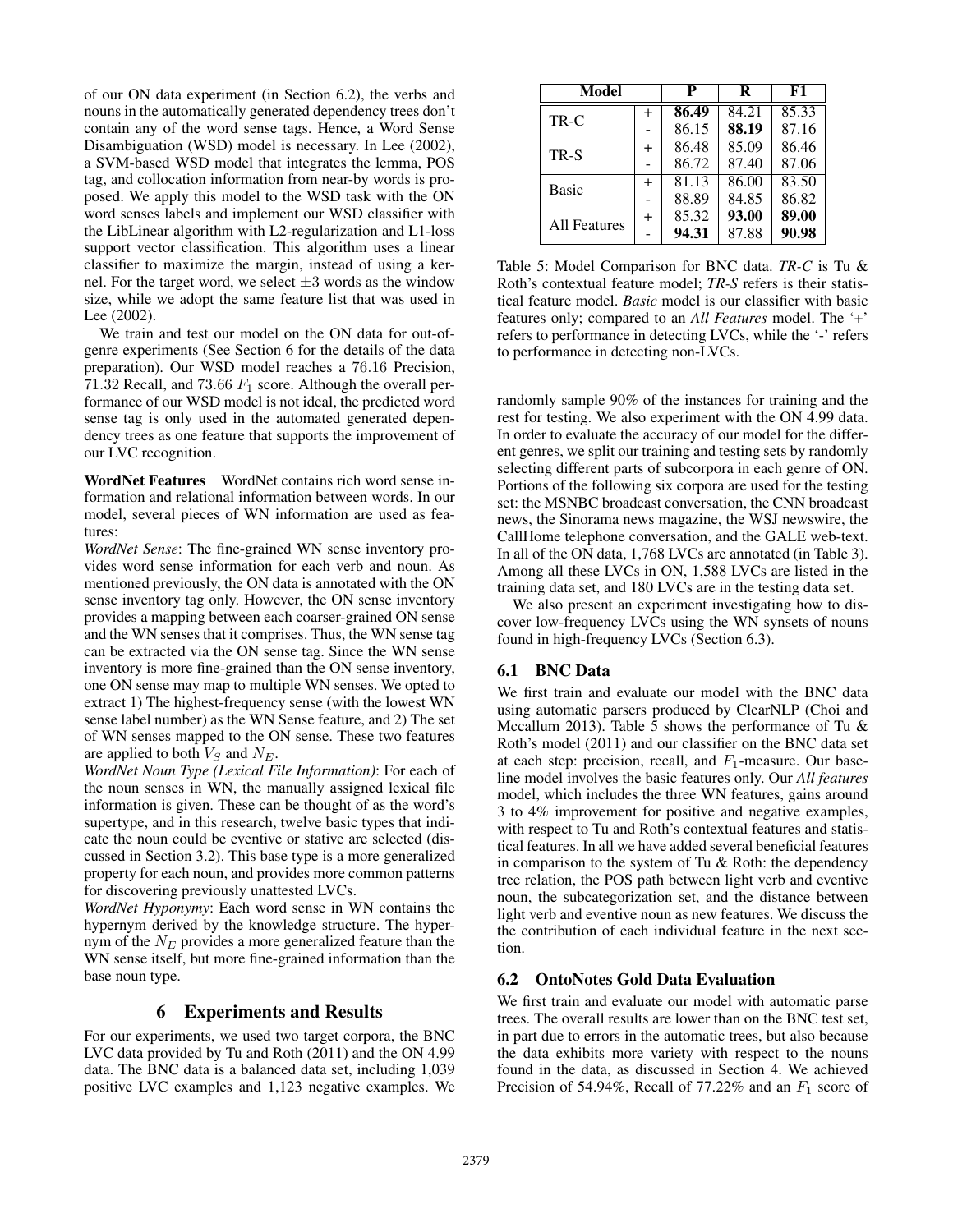| <b>Feature</b> | P     | R     | F1    | $Diff(\%)$ |
|----------------|-------|-------|-------|------------|
| <b>Basic</b>   | 78.09 | 78.09 | 78.09 |            |
| + WN-Sense     | 80.23 | 79.78 | 80.00 | $+1.91$    |
| $+$ WN-Type    | 80.68 | 79.78 | 80.23 | $+0.23$    |
| + WN-Hyper     | 81.61 | 79.78 | 80.68 | $+0.45$    |
| + Word Sense   | 81.77 | 78.09 | 79.89 | $-0.79$    |

Table 6: Incremental Feature Contribution for ON gold trees

| <b>Feature</b> | P     | R     | F1    | Diff( $\%$ ) |
|----------------|-------|-------|-------|--------------|
| <b>Basic</b>   | 78.09 | 78.09 | 78.09 |              |
| WN-Sense       | 80.23 | 79.78 | 80.00 | $+1.91$      |
| WN-Type        | 78.53 | 78.09 | 78.31 | $+0.22$      |
| WN-Hyper       | 80.00 | 78.65 | 79.32 | $+1.23$      |
| Word Sense     | 80.59 | 76.97 | 78.74 | $+0.65$      |

Table 7: Feature Contribution for ON gold trees

64.20%. We then use this data set with Gold Standard dependency trees to evaluate the contribution of the features individually. Table 6 shows the performance figures for our system with features added incrementally. These features are compared with the baseline model. All three WN features contribute to the  $F_1$  score incrementally. After all the WN features are added, our model reaches the best  $F_1$  score of 80.68. Although the addition of the ON Word Sense feature decreases the  $F_1$  score, it still increases the precision.

To investigate the effectiveness of each individual feature, we carried out an ablation study using only one feature at a time. The results in Table 7 show that all the WN and ON word sense features improve the system's performance. This demonstrates that the more fine-grained features, including the WN-Sense, WN-Hyper, and ON Word Sense, contribute most to precision, especially the WN-Sense feature.

To understand the accuracy of our model on different light verb types, we conducted error analysis on the output for the best F<sup>1</sup> score in Table 6. As shown in Table 8, *make* and *have* achieve the highest and lowest  $F_1$  scores, respectively. The poor results for *have* LVC recognition may be due to the borderline nature of many *have* LVCs, which makes them difficult to annotate consistently. For example, in *Why did we have a debate for a couple of days?*, it isn't clear whether *we* is a participant in the debate, or if they are simply holding the debate. Similarly, in *You could have a separate bilateral face to face negotiation with the United States...*, it is unclear whether *you* is a participant in the negotiation, or if this is a generic construction indicating the potential existence of negotiations. As shown previously in Table 2, *have* also combines with the greatest number of overlapping nouns that appear in both positive and negative LVC examples, making identification particularly difficult.

#### 6.3 Using WordNet Relations

Although the above model could capture the majority of the LVCs in the corpus, those that are detected are relatively high-frequency LVCs. This led to the question of whether or not there is a better way to detect previously unattested LVCs. One idea is to leverage some general information that

| <b>Light Verb</b> | р      | R     | F1    |
|-------------------|--------|-------|-------|
| do                | 90.91  | 68.97 | 78.43 |
| have              | 77.78  | 48.28 | 59.57 |
| keep              | 100.00 | 50.00 | 66.67 |
| make              | 79.55  | 97.22 | 87.50 |
| take              | 82.22  | 82.22 | 82.22 |

Table 8: Error Analysis for Individual Light Verb Types

| Data             | # of $V_S$ - $N_E$ | $\parallel$ # of LVC $\parallel$ Ratio (%) |       |
|------------------|--------------------|--------------------------------------------|-------|
| $ $ LV + Synonym |                    | 49                                         | 53.85 |
| $LV + Noun$      | 8.198              | -911                                       | 23.31 |

Table 9: LV + Synonym: number of potential LVC tokens detected by combining a particular light verb with all WN synonyms of a noun from a high-frequency LVC (# of  $V_s$ - $N_E$ ), compared with the number already annotated as LVCs (# of LVC). LV + Noun: number of potential LVC tokens detected by combining a light verb with any noun in ON (# of  $V_S-N_E$ ), compared with the number already annotated as LVCs (# of LVC).

would allow the classifier to detect other possible LVCs. In the previous section, the results show that WN features provide positive contributions to our model. In this section, we analyze a small set of data from the ON corpus and corresponding WN features to explore the following possibility: if there is a high-frequency, attested *light verb* + *noun* combination, then any other eventive or stative noun sharing a synset or hypernym with this noun may also combine with that light verb to form an LVC.

To explore this, we first calculate the frequency of all the gold LVC pairs in the ON 4.99 data. Then we extract the top 10 highest-frequency  $V_S$ - $N_E$  pairs. In order to generate candidate LVC pairs, we fix the verb found in the highfrequency, attested LVC, and combine this with nouns that either share a synset or a hypernym with the noun from the same high-frequency LVC. This replacement of the eventive noun with its synonyms could allow for the discovery of promising LVC candidates. For example, the derived LVCs *make attempt*, *make effort*, and *make endeavor* are obtained by examining the synset and hypernym relations of the highfrequency LVC *make contribution*.

Using this process, we find a total of 91 tokens of potential LVCs in the ON corpus. When we compare this to our existing annotations, we see that 49 of these are already annotated as LVCs. Table 9 displays the numbers of gold true LVCs and candidate  $V_S-N_E$  pairs. The probability that combinations generated from the synonyms are true LVCs is twice the baseline probability that any  $V_S-N_E$  pair is an LVC. Thus, we can assume that WN synsets could play an important role in discovering low-frequency and previously unattested LVCs.

Notably, of the 91 potential LVC tokens that this process generated, there were 22 unique *verb* + *noun* types. Of these 22 potential LVC types, four were attested in the corpus and already annotated as LVCs, including the high-frequency types *make effort* and *make commitment*. This is not to say